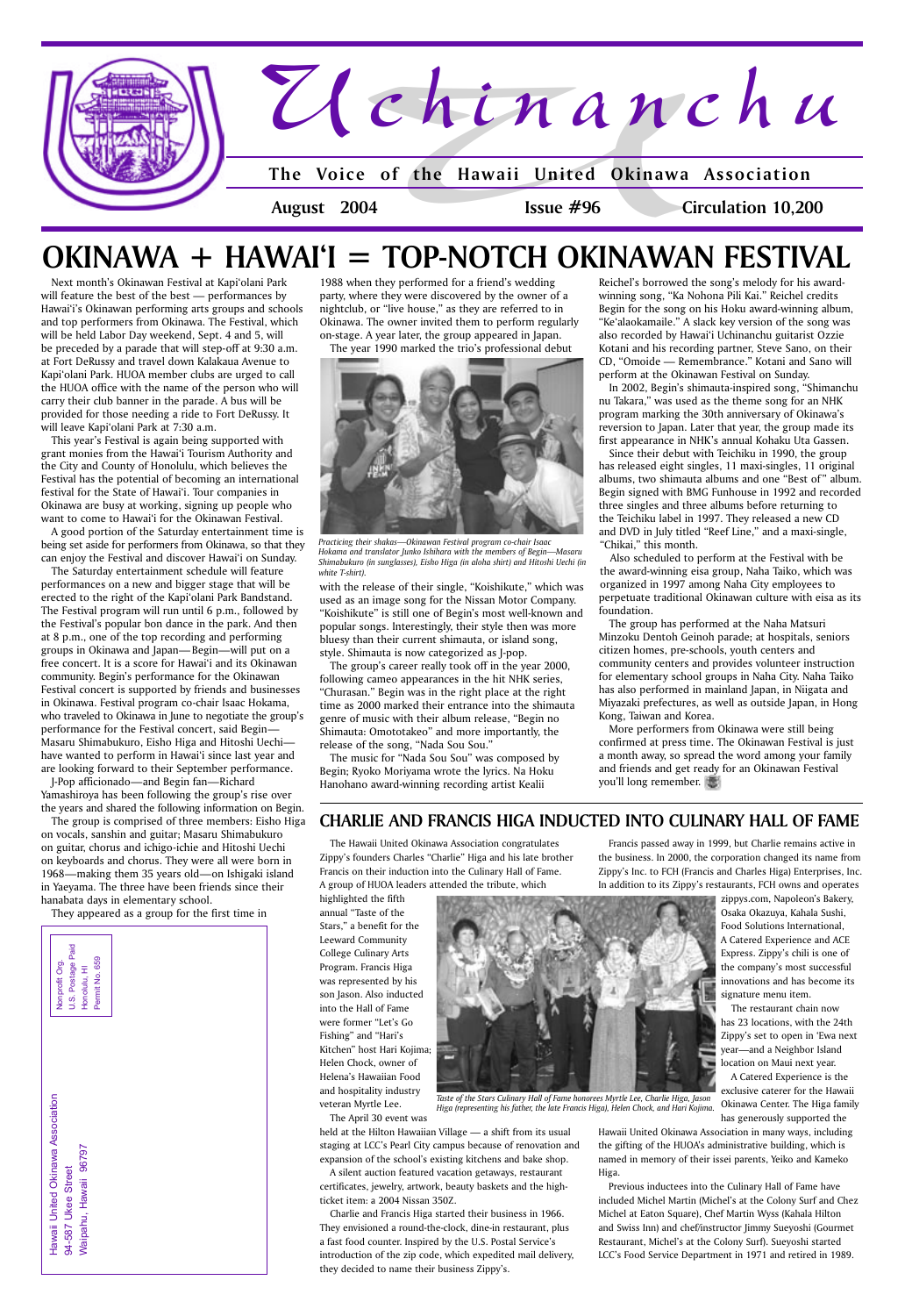### Uchinanchu

*Uchinanchu* is the newsletter of the Hawaii United Okinawa Association. Although subject to change, issues will be published bi-monthly. Volunteer writers are welcome. Send your name, address and

telephone number to *Uchinanchu* Newsletter, Hawaii United Okinawa Association, 94-587 Ukee St., Waipahu, Hawai'i 96797. E-mail articles to Kchinen@lava.net

*Uchinanchu* reserves the right to edit all material for clarity and accuracy.

| President Cheryl Okuma-Sepe, Gushikawa Shijin Kai                                       |
|-----------------------------------------------------------------------------------------|
| President-elect Rodney Kohagura, Ginowan Shijin Kai,                                    |
|                                                                                         |
| Vice Presidents Keith Kaneshiro, Karleen C. Chinen, Laverne Higa Nance                  |
| Executive Secretary Jane Tateyama                                                       |
| Assistant Executive Secretary Leona Urata                                               |
| Japanese Language Secretary Chikako Nago                                                |
| Treasurer. Sandra Goya                                                                  |
| Assistant Treasurer Jaysin Asato                                                        |
| Immediate Past President George Tamashiro, Wahiawa Okinawa Kyoyu Kai, Itoman Shijin Kai |
| Executive Director Wayne T. Miyahira                                                    |
| Executive Editor Wayne T. Miyahira                                                      |
| Managing Editor. Karleen C. Chinen                                                      |
| Writers. June Arakawa, Carl Nakamura, Karleen C. Chinen                                 |
| Design & Layout Stephan Doi, MBFT Media                                                 |

### *PLEASE KOKUA!*

Production costs for *Uchinanchu* have escalated due to increases in circulation, labeling expenses and postage. Your contribution to help defray some of the expenses is greatly appreciated.

| Name:                                                                                                                                                                                                                                                                                                                                                                                                                                                                                            |            |  |
|--------------------------------------------------------------------------------------------------------------------------------------------------------------------------------------------------------------------------------------------------------------------------------------------------------------------------------------------------------------------------------------------------------------------------------------------------------------------------------------------------|------------|--|
| Address:                                                                                                                                                                                                                                                                                                                                                                                                                                                                                         |            |  |
|                                                                                                                                                                                                                                                                                                                                                                                                                                                                                                  |            |  |
| Enclosed is my donation of \$                                                                                                                                                                                                                                                                                                                                                                                                                                                                    | Hm. phone: |  |
| Please send your donation to<br>$\mathbf{u} \cdot \mathbf{v} = \mathbf{u} \cdot \mathbf{v} = \mathbf{v} \cdot \mathbf{v} = \mathbf{v} \cdot \mathbf{v} = \mathbf{v} \cdot \mathbf{v} = \mathbf{v} \cdot \mathbf{v} \cdot \mathbf{v} = \mathbf{v} \cdot \mathbf{v} \cdot \mathbf{v} = \mathbf{v} \cdot \mathbf{v} \cdot \mathbf{v} \cdot \mathbf{v} = \mathbf{v} \cdot \mathbf{v} \cdot \mathbf{v} \cdot \mathbf{v} = \mathbf{v} \cdot \mathbf{v} \cdot \mathbf{v} \cdot \mathbf{v} = \mathbf{v}$ |            |  |

HUOA Newsletter Fund, 94-587 Ukee Street, Waipahu, HI 96797 

**Paul & Katherine Kiyabu Charles Kubota In Memory of Kiyoshi Higa Robert & Rosa Maja (Pepe'ekeo, Hawai'i) Edward & Chieko Miyasato Lillian Nakagawa Harold M. Nakamura Sachiko J. Nakamura Ronald K. Namihira Ken & Jan Shimabukuro (Cypress, Calif.) Mr. N. Shimabukuro Seiko & Haruko Shimabukuro Stanley & Hazel Shimabukuro (Waimea, Kaua'i) Yukio Tokuda Janet Uyechi Stanley T. Uyehara Walter W. Wauke George & Lynn Yamashiro Harold M. & Elsie A. Yonamine**

### *UCHINANCHU* ADVERTISING RATES

| SIZE- Half page 10" x 8" • 1/4 page 5" x 8" • 1/5 page 5" x 4" • 1/6 page $3^{1/2}$ " x 3"<br>• 1/8 page $3^{1/2}$ x 2" |                                              |                                                |                   |                   |                   |  |
|-------------------------------------------------------------------------------------------------------------------------|----------------------------------------------|------------------------------------------------|-------------------|-------------------|-------------------|--|
| COST- Single issue Half-\$600                                                                                           |                                              | $\cdot$ 1/4 - \$300                            | • $1/5 - $150$    | $\cdot$ 1/6-\$75  | • $1/8 - $50$     |  |
|                                                                                                                         | Two issues Half- $$1,100 \cdot 1/4$ - $$500$ |                                                | • $1/5 - $250$    | • $1/6 - $125$    | • $1/8 - $90$     |  |
|                                                                                                                         | Three issues Half- $$1,620$ • 1/4-\$810      |                                                | • $1/5 - $405$    | • $1/6 - $200$    | $• 1/8 - $135$    |  |
| Six issues                                                                                                              |                                              | Half-\$3,000 • $1/4$ -\$1,500                  | $\cdot$ 1/5-\$750 | $\cdot$ 1/6-\$375 | • $1/8 - $250$    |  |
| 12 issues                                                                                                               |                                              | Half-\$6,000 • $1/4$ -\$3,000 • $1/5$ -\$1,500 |                   | $\cdot$ 1/6-\$750 | $\cdot$ 1/8-\$500 |  |
| Prices reflect camera ready ads. There will be a \$25.00 minimum fee for production work.                               |                                              |                                                |                   |                   |                   |  |

Please contact Karen Kuba-Hori at 676-5400 or 676-7811 (fax) for more information.

### UCHINANCHU *Ippe nihei deebiru . . mahalo . . .*

**Anonymous (Gardena, Calif.) Charles Y. Arakaki Edward & Catherine Asato Nancy H. Asato Shigeko & Takeo Azama In Memory of Wallace S. & Kiyoko U. Chinen Hawaii Sashiki Chinen Club Alice O. Higa In Memory of Vicki S. Higa Shigeo & Katherine F. Higa Maizy Okuhama Howell Thomas Ikehara (Volcano, Hawai'i) Ernest Ishikawa Herbert & Sueko Iwai (Koloa, Kaua'i) Juliet Jakahi George K. Kamimura (Wailuku, Maui) George Kaneshiro Kenneth Y. Kaneshiro Diane T. Kawakami**

> Congratulations to Charles "Charlie" Higa and his late brother, Francis-who was represented by his son Jason-for being inducted into the "Culinary Hall of Fame" at the "A Taste of the Stars" fundraiser for Leeward Community College's culinary arts program at the Hilton Hawaiian Village on April 30. Charlie and Francis have made many contributions to Hawaii's food industry and to the Okinawan and Hawai'i communities as well.

*Uchinanchu* **is our voice — the voice of the Hawaii United Okinawa Association, its members, and the "home" we all built together: the Hawaii Okinawa Center. By sharing information and experiences,** *Uchinanchu* **keeps us connected as a family, dedicated to preserving, sharing and perpetuating our Okinawan cultural heritage.**

**HUOA received \$1,395.00 in contributions for** *Uchinanchu* **from February** 

*by Cheryl Okuma-Sepe 2004 President, Hawaii United Okinawa Association Gushikawa Shijin Kai*

"Warai Fukui." Good fortune has been smiling upon us.

It was over a year ago that we met with Gushikawa City Mayor Tsuneo Chinen about bringing the musical, "Pigs From the Sea," to Hawai'i for a premiere showing. The musical is based on the incredible story of the heroism, hard work, passion and dreams of the Hawaii Rengo Okinawa Kyusaikai (United Okinawan Assistance Association) and seven Hawai'i men of Okinawan heritage. Ryoshin Agena, Shohei Miyasato, Ushikichi Nakama, Shinyei Shimabukuro, Genbi Tonaki, Yasuo Uezu and Dr. Yoshio Yamashiro sailed from Hawai'i to Portland, Ore., and then to Okinawa with 550 pigs. We are fortunate that Yasuo Uezu, the youngest of the seven, is still with us today.

After a year of coordination between Okinawa and Hawai'i, the curtain went up on "Pigs From the Sea (Umi Kara Buta ga Yatte Kita)" at the Neal Blaisdell Concert Hall on April 30. The show received a standing ovation from the local audience, which packed the Concert Hall. The musical production exceeded our expectations. It is truly one of the most endearing stories in our history. The musical took us back to war-torn Okinawa and captivated our hearts and minds. The songs captured both the sorrows and joys of those who lived, struggled and became our heroes during those most difficult times.

At the encouragement of Gushikawa City, over 20 of our young children had roles in the musical — four of whom were direct descendants of one of the seven men. They practiced diligently with director/choreographer Mifune Ikeuchi. Mifune and others from Okinawa made several trips to Hawai'i for the practices with the children. Also, the incredible feat of building the musical's set, a ship, involved two carpenters from Okinawa. We are fortunate that Masa and Jane Shiroma made their home available for this construction, and are grateful to Masa and the men who came out to help. Our condolences to the Shiroma family on their loss of Jane several weeks after the performance.

There were several opportunities for fellowship with the Okinawa cast and crew at the Hawaii Okinawa Center when they first arrived, and later at Ala Moana Park. Thank you to Darryl Uezu for helping to make the gathering at Ala Moana a wonderful success, and for opening his home to our Okinawa guests. We are grateful to Gushikawa City for their wonderful gift to us. Thank you to Calvin Nakama (Gushikawa Shinjin Kai) and Dorene Niibu Tengan (Aza Gushikawa), co-chairs for this event, and their many committee members for doing an outstanding job.

The Spring Craft Fair was a great success. The day couldn't have been more perfect. We are grateful for the continuing support of our many vendors. Our hard-working chair, George Miyashiro, spent weeks planning the event with Tomigusuku, Urasoe, Wahiawa Okinawa and Yagaji clubs. Our Gratitude in Action project was the Hawaii Blood Bank drive, which went very well. We appreciate the dedicated efforts of these club members and volunteers for supporting this event.

Victor Yamashiroya and Henry Isara did a great job of chairing "Uta Ya Sanshin, Udui Haneekachi-A Grand Celebration of Music and Dance," performance by Nidaime Teishin Kai, Hawaii Shibu, at Leeward Community College in celebration of the Hawaii shibu's fifth anniversary. The shibu is led by Kiyoshi Kinjo Sensei and Ryosei Oshiro. This memorable recital's two shows were a sell-out and a tremendous success. We are grateful for the tireless work of these talented performers.

The 15th Kariyushi Variety Show was a non-stop show with terrific talent. We appreciate Dorothy Shiroma Hoe's efforts to showcase our senior citizens in song and dance, and for having started this program 15 years ago. Dorothy Hoe had turned over coordination to Oroku Azajin Club member Nelson Yoshioka for the last three years. This year she dedicated the program to Nelson. Also recognized was Keiko Ura, who has emceed the program every year since its inception. This year's program had something for everyone's musical taste. Kudos to all our talented seniors, and congratulations to Dr. Rick Higashionna for leading his team to victory in the run-off between the red and white teams. Proceeds from this event

fund improvements to the Hawaii Okinawa Center.

The "With Love From Lorraine" luncheon program couldn't have been held on a more perfect day. This touching program was chaired by Isaac Hokama, who with his committee members, put together this memorable event to support a cultural grant program celebrating the life of a beautiful woman who inspired many people then, and now. These funds will be devoted to a program supporting students pursuing advanced certificates in the Okinawan performing arts. We are grateful to her family — husband Arthur and her children — for sharing Lorraine with the community, and we are thankful to Lorraine for her gift to the Okinawan community.

The Okinawa Diet Plan fundraiser at the HOC was a tremendous success. We thank Bradley J. Willcox, M.D., and Craig Willcox, Ph.D., for their interest in and support of HUOA. Their book, "The Okinawa Diet Plan," is a fascinating book based on 25 years of scientific study of Okinawans, one of the healthiest people in the world. Also featured in the book are some great recipes!

### **PRESIDENT'S MESSAGE**

HUOA's 34th annual golf tournament was a success. Wayne Miyahira and his committee did an outstanding job to ensure that participants enjoyed themselves. Thank you to the participants and those volunteers who came out in support of this event. The Committee is already gearing up for next year's tournament. Congratulations to Craig Uyehara of Oroku *continued on page 3*

**through May, including two donations from Kaua'i, two from the Big Island, one from Maui and two from California. Every dollar donated — along with the valuable income from advertising — helps offset the cost of publishing** *Uchinanchu***. HUOA extends a heartfelt ippe nihwee deebiru to the following donors. Mahalo for keeping**  *Uchinanchu* **alive and thriving.**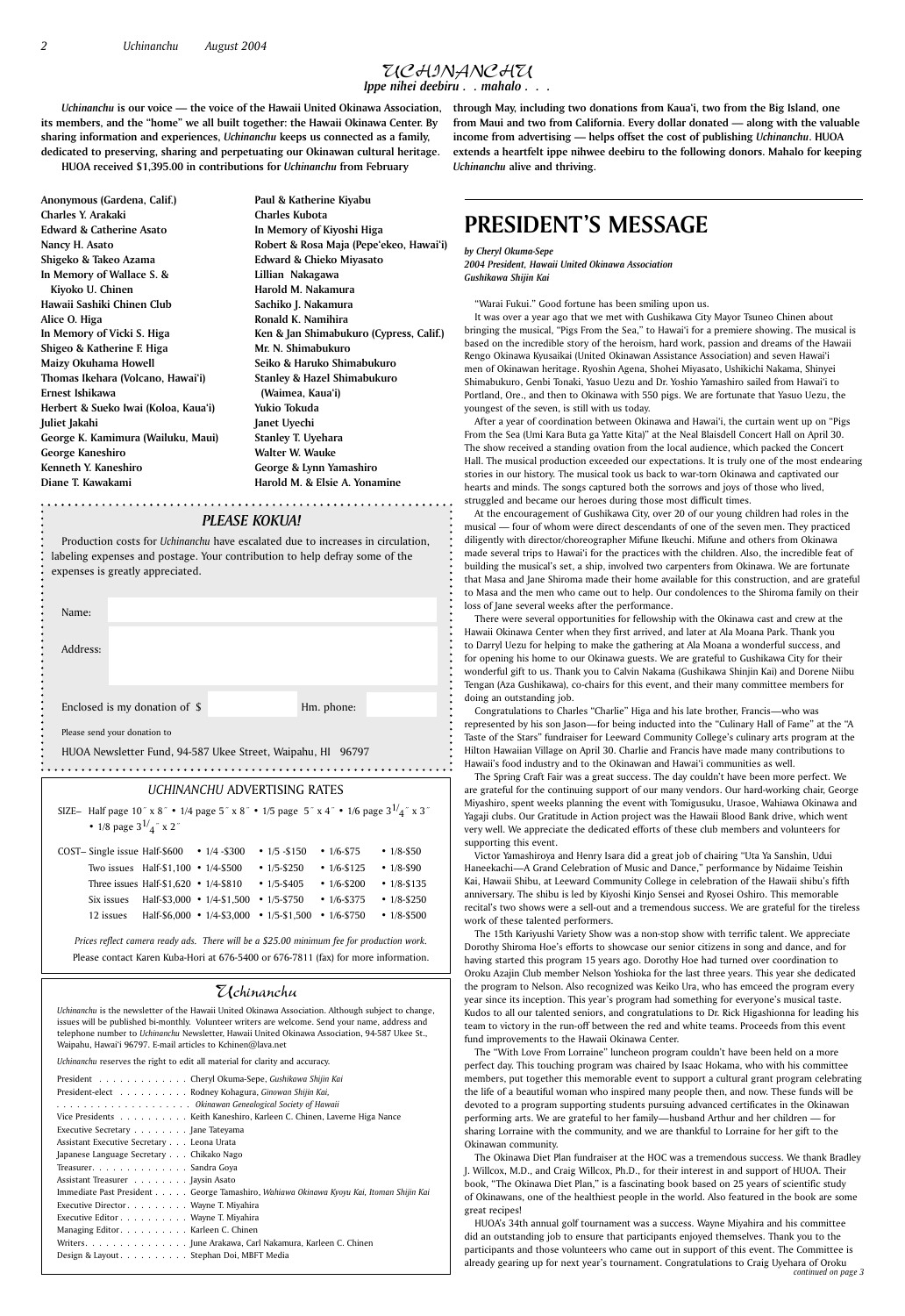Azajin Kai for winning this year's Perpetual Trophy, and to all our other winners in the different categories.

The Administration Committee recently presented the concept of the "Patron's Pavilion," which is a proposed extension of the Higa Building. This project is aimed at strengthening our clubs, one of HUOA's missions. This can be done by providing a meeting place for our members. Current facilities are not available to many clubs for their meetings and social events. The Executive Council and Board of Directors approved moving forward with development of this project concept. The Board of Directors also approved expending \$10,000 to begin undertaking the preliminary conceptual design phase for the "Patron's Pavilion." During this preliminary conceptual stage, meetings will be held for club members to provide their input regarding the project. Club presidents will be notified of these meetings, and all members are encouraged to participate in this important project.

And finally, as most of you know by now, Keith Kaneshiro, an HUOA vice president, has announced his candidacy for the office of Honolulu City Prosecutor. Keith, a member of Aza Gushikawa, Kochinda and Hui Makaala clubs, has served our Okinawan community well. Because of the time and energy Keith will have to devote to his campaign, he has decided to resign as an HUOA vice president. Keith will continue in his role as co-chair of this year's Okinawan Festival with president-elect Rodney Kohagura. We thank Keith for his many years of dedicated service to HUOA and wish him well in the future.

The Hawaii United Okinawa Association is a vibrant organization thanks to the dedication and labor of all our club members and supporters who come out for all our events and who give their time and generous donations to HUOA fund-raising efforts. HUOA's success is because of you. Thank you. Ippe Nihei Debiru.



• Assorted Leis

**SERVING:** Leeward, Central Oahu and Honolulu areas DELIVERY SERVICE AVAILABLE Shari Kikuchi Dorothy Nakashima

お花は言葉では表せない思いを伝えてくれます。

• Fresh Cut Flowers/Proteas

Consultant

Charge by Phone

Mastercard

A VIDEO DOCUMENTARY SPOTLIGHTING THE EXPERIENCES OF THE NISEI SOLDIER DURING WWII

## A Tradition of Honor"

Produced by the Go For Broke Educational Foundation Viewing sponsored by Hui O Laulima and Hui Makaala

> AUGUST 10, 2004 - TUESDAY HAWAII OKINAWA CENTER (94-587 UKEE ST. - WAIPIO GENTRY BUSINESS PARK)



### difion

### FLORAL SERVICES FOR ALL OCCASIONS:

- Floral Bouquets
- Weddings and Proms
- Funeral Wreaths and Sprays Pack for Shipping/Travel

Head Designer



Tom Nago President

803 Kam Hwy., Suite 201D Pearl City, Hawaii 96782

"Flowers Whisper What Words Cannot Express"

VETERANS PANEL DISCUSSION TO FOLLOW 6:30PM (VIDEO TO START AT 7:00PM) PANELISTS INCLUDE TAKEJIRO HIGA (MIS), ED ICHIYAMA (442ND), DON MATSUDA (100TH), AND TOKUJI ONO (100TH) PANEL MODERATED BY JOYCE CHINEN, PHD *FREE - OPEN TO THE PUBLIC*

**For additional information...Please contact Karen Kuba-Hori at 235-1243 or Eric Nitta at 239-8551, or kubahori@cs.com**

Mahalo to the following individuals and organizations for their generous contributions to the Hawaii United Okinawa Association's 2003-04 "Preserving Our Legacy" annual fund drive. The following donations were received between February and May 31, 2004. Your contributions help us maintain the Hawaii Okinawa Center as well as fulfill our mission of preserving, perpetuating and promoting the Okinawan cultural heritage in Hawaii. Ukazi deebiru — Because of you…

### **DIAMOND (\$10,000 or more)** In Memory of Robert Rokuro Taira

**PLATINUM (\$5,000 or more)** Charles & Helen Higa

### **SILVER (\$500 or more)**

Zentaro Miyashiro In Honor of John & Takako Mizokawa To Celebrate the Occasion of the Aloha Party for Performers from Brazil—July 4, 2004, from Ed & Bobbi Kuba

### **BRONZE (\$250 or more)**

Grace Kaneshiro Richard Y. & Sandra J. Shiroma Yoshio & Elsie Teruya In Memory of Isamu "Ponduce" Hokama by Conrad Hokama In Memory of Matsusei Miyasato

### **CONTRIBUTOR (\$100 or more)**

Harold Z. Afuso American Express Employee Matching Program —for Kikuo Nakahara Ken Asato Duke Bainum, MD Gayle Y. Gilbert

### **President's Message** *(continued)*

Shigeo & Katherine F. Higa

### Lily Higuchi Richard M. & Leatrice R. Itoh Gary & Betty Kaneshiro Mamoru Kaneshiro Richard & Irene Kaneshiro Earl & Ester Kita Amy Matano George M. & Barbara B.T. Miyashiro Donald & June Nakachi Richard S. Nakasone Thomas T. Oyasato Nobu & Betsy Sakihara Doris Sheppard Agnes & Mac Sunabe Norman & Doris Taira Tokujin & Edith Tamashiro Glenn & Merle Tomori Aleric C. Uyehara Aaron & Terri Uyema Verizon Foundation—Matching Incentive Program for Abraham Tengan John & Lynne Waihee George & Lynne Yamashiro In Memory of Kameju & Hatsue Akamine In Memory of Castle Candilasa by Seiko Tokuda In Memory of Jovani K. (Joe) Higa In Memory of Saburo & Blinky Higa In Memory of Zenpo & Maushi Isa In Memory of Zensho Kaneshiro In Memory of Alice Kanetake by the Members of Hawaii Shuri-Naha Club In Memory of George K. Kobashigawa In Memory of William Meiken Terukina In Memory of Shiki & Kama Uyema In Memory of Maka Yonashiro by Yurikichi Ikehara In Memory of Maka Yonashiro by Seto Yonashiro

**SUPPORTER (\$50 or more)** Yoshio Awakuni Herbert & Sueko Iwai Isamu Maedo Hideo & Ruth Miyahira Robert K. & Becky S. Nakasone Kent T. Nishikawa Robert S. & Nancy C. Toma Michael & Gail Uchima Urasoe Shijin Kai In Memory of Nancy Ikehara by the Members of Nago Club In Memory of Gensuke Nakama by Mr. & Mrs. Charles Carlson In Memory of Gensuke Nakama by Sally W. and Bob Brebner In Memory of Gicho & Tsuru Takaesu

### **FRIEND (\$25 or more)**

Anonymous American Express Employee Matching Program —for Valerie H. Schmidt Taro & Reiko Arakaki Tsuruko Gushikuma Molly Hew Yasunobu Kesaji Mr. & Mrs. Yasu Nakamatsu Mr. & Mrs. Wallace Okamura Mr. & Mrs. Yoshio Tamashiro Doris H. Toyama In Memory of Richard K. Miyashiro by Helene Y. Miyashiro In Memory of Tokinori Tanouye by the Members of Hui O Laulima In Memory of Mrs. Masako Uehara

**OTHER**

In Memory of Raymond Arakawa

### **MAHALO FOR PRESERVING OUR LEGACY**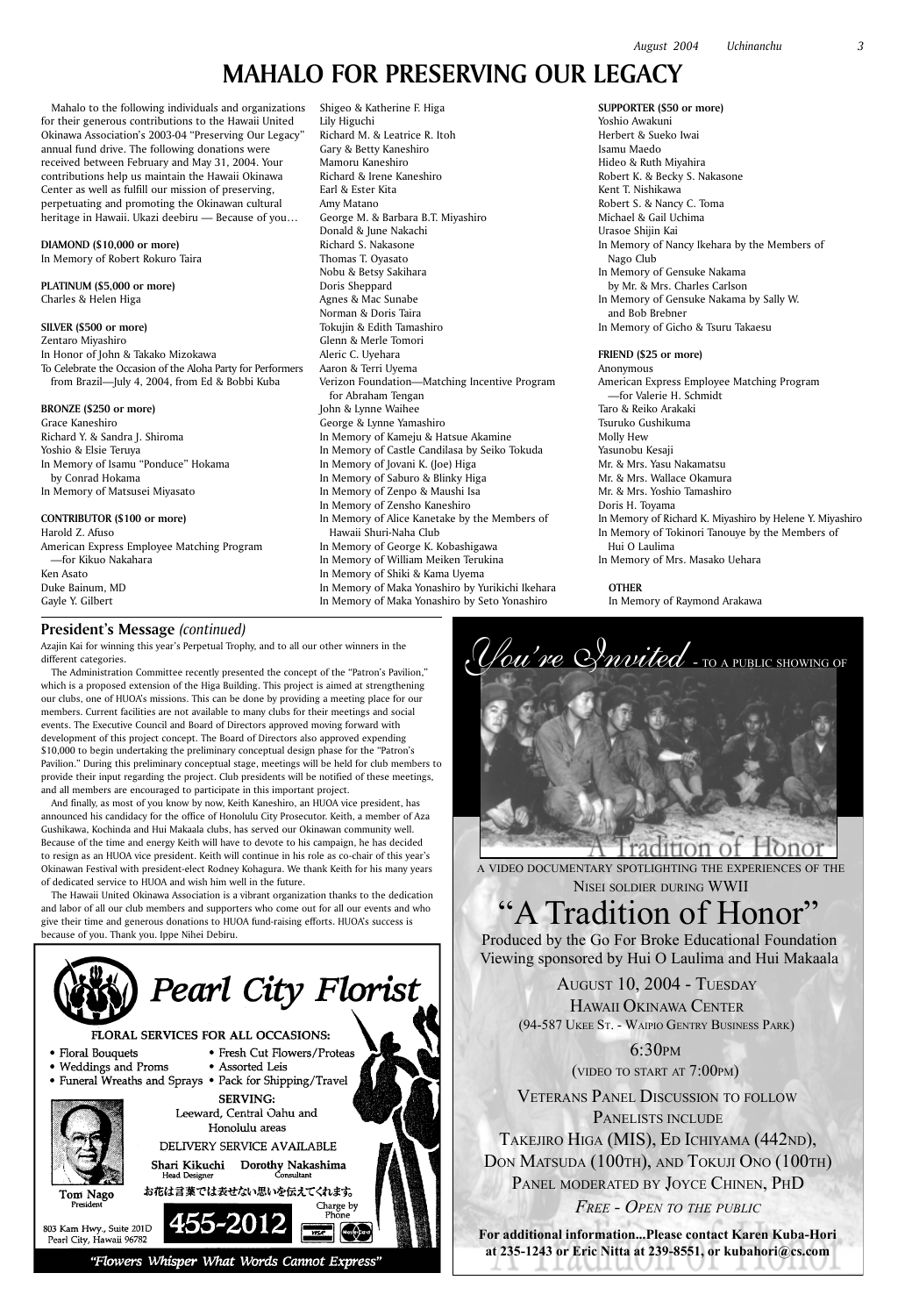**by June Arakawa**

The completion of the Hawaii Okinawa Center in 1990 finally gave the Hawaii United Okinawa Association a place to call "home." The word, "home," has a very warm and comforting feeling to it. It makes us feel that our Okinawan community has a place it can always come home to and be welcomed with open arms and a true sense of "Mensoree!"

The Hawaii Okinawa Center was built through the generosity of each member club and supporters from the general public and our ancestral homeland, Okinawa.

Upon its opening, the Center received many books — over 500 initially, most of them in Japanese — and artwork by Okinawan artists. Some of the artwork can be seen around the Hawaii Okinawa Center complex. We also received videos, photos, Okinawa ceramic pieces, lacquerware and many other items.

The first collection of 500 books were processed



and placed on shelves for people to borrow. Many more books were donated after the initial processing — these books must still be processed. Since some of the English-language books on Okinawa are rare — and our English-language collection limited — these books can only be used at the Center.

We have also set up four document files at the Center:

- an individual personnel file being collected from newspapers or other printed materials
- an HUOA presidents file according to the year they have served
- a file about the various Okinawan club information, which have appreared in local newspapers; and
- a miscellaneous information file concerning many areas of our heritage.

The videos are categorized by their subject matter. Some are in English; others in Japanese. Recently received videos have not yet been prcoessed, and volunteer help is needed to record information on the new videos. There are many articles which need to be filed — this work is endless, so volunteers are needed to help in this area. We would greatly appreciate more bilingual volunteer assistance. Volunteering is a very satisfying experience because you have an opportunity to learn a great deal as well as meet new and interesting people. The reward of volunteering is to see the happy faces of those we have helped.

Our research volunteers are asked a variety of questions, so we have to be on our toes in order to help people searching for information. For students, we have compiled a packet with information on the Okinawan heritage. Professors and students from universities in Okinawa and from mainland Japan have used our collection at the Hawaii Okinawa Center for their research. They say our files are valuable and that they have acquired much information needed for their

work.

We have been fortunate to have the assistance of the Okinawan Genealogical Society of Hawaii, which has collected a wealth of materials. This club receives inquiries not only from people in Hawaii but from the mainland U.S. as well. Club members volunteer at the HOC on Fridays and on their meeting days, which is the third Saturday of the month, to help people with their questions regarding their genealogy.

A card file of the issei who came to Hawai'i between 1908 and 1920 is now being organized into a database for easy access. Hopefully, in the near future, we can complete the database, with information on the immigrants who arrived in 1900, the start of Okinawan immigration to Hawai'i, and 1924, when immigration from Japan was halted. Photo collected by Hui O Laulima when the club participated in Cultural Jubilees are available. These old photos are very precious and should be preserved.

*June Arakawa is a member of Tamagusuku Club. A retired librarian, she has headed up the Hawaii Okinawa Center's research collection since the Center opened in 1990.*





939 McCully Street Ste. 2 Honolulu, HI. 96826 Telephone (808)943-8868 Lic. # PC0079

30 Years Experience "Locally Own"



Your participation is very important to the success of the project and I hope that as many members as possible will attend the Sept. 14 meeting. If you are unable to attend the meeting, you may call the HUOA office at (808) 676-5400 and ask to speak with Executive Director Wayne Miyahira, who will log your comments; or you may email your views to edhuoa@hawaii.rr.com, or mail your comments to Wayne Miyahira at the Hawaii Okinawa Center, 94-587 Ukee St., Waipahu, HI 96797.

### **by Carl Nakamura** *Chair, Facilities and Maintenance Sub-committee HUOA Administration Committee Ginowan Shijin Kai*

An informational meeting to discuss a proposed addition to the Hawaii Okinawa Center's Higa Building was approved by HUOA President Cheryl Okuma-Sepe. Jimmy Toyama, chairman of the Administration Committee, announced that the meeting will be held on Tuesday evening, Sept. 14, at 6: 30 p.m., in the Teruya Pavilion.

The purpose of the meeting is to go over the proposed design of the Higa Building Annex and obtain comments and opinions from the audience. Comments will also be accepted by phone, mail and email correspondence. Comments, however, should be received by the end of September 2004 if they are to be considered in the design of the project. Hawaii Okinawa Center architect Maurice Yamasato, who also designed the proposed annex, will be available to answer questions at the meeting.

"This will be an opportunity to take part in meaningful discussion on our new addition to the Hawaii Okinawa Center," stated HUOA Executive Director Wayne Miyahira.

The proposed Higa Building Annex — which is a working name only — was approved by the HUOA's Executive Council and the Board of Directors at its May Board meeting. This exciting project is being planned to provide facilities that will enhance member participation, improve cultural presentations, and create a rest and socialization space for our gardeners and other volunteers. It will also blend beautifully with the elegant architecture of the Center as

depicted in the renderings of architect Maurice Yamasato. The purpose of the project is to provide a place for members to meet and socialize. The Legacy Ballroom in the Teruya Pavilion isn't always available because, due to



economic necessity, it is often rented for other events. It is also expensive to operate and maintain. The Higa office building, which was gifted to the Hawaii Okinawa Center by Zippy's owners, Charles "Charlie" and Francis Higa, in memory of their parents Yeiko and Kameko Higa, was not designed to accommodate club activities and for many reasons, is not a good place to hold meetings. The new annex, on the other hand, will be more accessible to members, less expensive to operate and a much nicer setting for all, including the physically impaired.

Another important reason for the project is to improve the Okinawan cultural displays and the storage of these valuable assets. Due to space limitations, the display and storage areas in the Higa office building are being shared with other activities. For visitors, local and tourist alike, the cultural

display is one of the most interesting aspects of the Center. Restoring the display area will noticeably enhance the image of the HUOA.

When planning the Higa office building, Yamasato studied the storage facilities at the Bishop Museum and incorporated some of its features into the original design. Restoring this storage area is therefore a priority in this project to preserve the valuable collection of the HUOA.

The beautifully manicured Takakura Garden reflects the very essence of the theme and culture of the Hawaii Okinawa Center. Volunteer gardeners, led by Minoru Teruya, perform an outstanding job of maintaining the landscape. The project will provide much needed space for their equipment, supplies and a place to rest.

There is still much work to be done before the actual design and construction of the "Higa Building Annex" can begin. Even the name at this point is a work in progress and needs more thought. Architect Yamasato will consider the views presented at the Sept. 14 meeting and try to incorporate as many of them as possible into a design that will be functional as well as esthetically attractive and affordable for our community.

# **HAWAII OKINAWA CENTER RESEARCH COLLECTIONS**

# **PLAN UNVEILED FOR NEW HIGA ANNEX**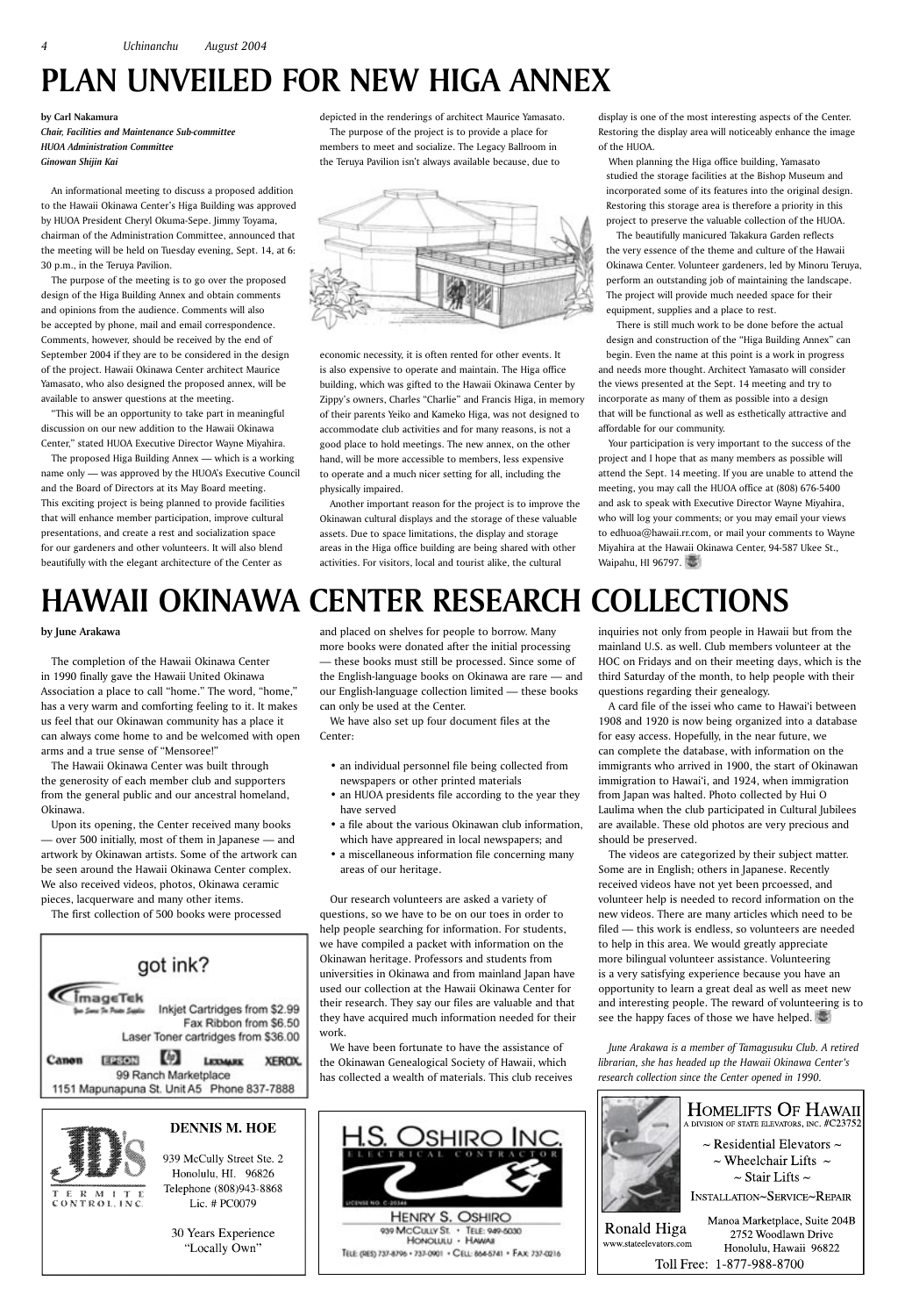### **HUI OKINAWA . . .** *by Amy Shiroma*

Hui Okinawa extends heartfelt congratulations to 86-year-old Kiyoko Miyashiro on being presented the 2004 Personal Achievement Award by the County of Hawai'i Older Americans Month Committee on Aging. The award recognizes her new interests, endeavors and accomplishments after reaching the age of 60. Miyashiro was presented the award at a special luncheon held in May at the Waikoloa Beach Marriott. She was also recognized for her outstanding participation in activities that support this year's theme, "Aging Well, Living Well."

Miyashiro was lauded as a respected healer blessed with the "healing touch" who offers her assistance and positive thoughts to anyone in need. She worked at developing her inner strength by taking aikido classes where she holds shodan level, which is equivalent to a black belt.

After turning 60, Miyashiro learned to quilt and is an active participant in Hawaiian quilting clubs in Waimea and Kea'au. She has exhibited her work at Parker Ranch and the Wailoa Visitor Center. Miyashiro is also active with bonsai classes, takes line dancing class for relaxation and fellowship and Japanese dancing from the Hilo Tomono Kai. She also learned to develop her spiritual health and inner strength through the Harmony of Shining Women.

In 1995, she was recognized as Hui Okinawa's "Uchinanchu of the Year." And, of course, Kiyoko Miyashiro is synonymous with andagi-making. In fact, she has shared her andagi-making skills to help many other organizations.

Also recognized at the luncheon were Hui Okinawa members George and Shirley Ito, who received the Partnership Theme award. Hui Okinawa is proud of this husband-wife team.

#### **YOUNG OKINAWANS OF HAWAII . . .** *by Val Zukeran*

It continues to be a very busy year for the Young Okinawans of Hawaii. We started off with our annual shinnen enkai at Ala Moana Hotel with again, lots of craziness, tons of laughs and some heartwarming episodes that reinforce why we continue to put our efforts forward for the Okinawan community.

We are finished repairing our odaiko drums! Of course, it would not have been possible without the help and expertise of Jay Iwanaga and manpower assistance from some of our dedicated members. Big mahalo to Jon Itomura and Guy Zukeran, who put in countless hours. Pete Doktor, Kip Nakamoto, Jon Ishihara, Shane Akagi, Donna Oshiro and Karl Sakamoto got hands-on experience repairing the odaiko.

We completed our two sessions of hapi coat-making, paranku drum-making, flagmaking and yakamashi-making. So much fun! There are so many things to prepare for our upcoming bon dance appearances and fundraising events to help fund our Senior Luncheon event in December. Our shishi mai performers, Jon Itomura and

Eric Nitta, have been very busy with a full appearance schedule. You've got to see them with their new choreographed music and their awesome personalities — the shishi is at the best it's been in the last couple of years!

Our sanshin crew has benefited from the expertise of Norman Kaneshiro. Talk about a guy with awesome talent! We meet once a week (well, we try to) and give our sensei a hard time. But we know life will never be the same for him since he figured out from early on what he was dealing with. Playing the sanshin is one thing, but to sing *and* pluck them strings! Oh my goodness! And worse if you've heard Jinnah Nakatani sing! YOH! I mean Yow!

Our volleyball season is over and YOH 1 was again in line for the championship title, but they decided to let the other team have it instead. Such nice guys! Way to go YOH 1! YOH 2 had a better season than last year! Yeah!

YOH softball has been a blast. Between the cheerleading team and the players, we never fail to make the umpire and our opponents crack up. Now where can you get softball *and* free entertainment at the same time? Only YOH!

We are in the middle of bon dance practice and decided this year that we will try to swing it with fewer practices. Pressure! But we try to make it as fun and enjoyable as possible. It's been a heartwarming experience, especially since 95 percent of us have absolutely no background in the cultural arts. Talk about perpetuating the spirit positively, but then it's what we owe to our community.

Well, there are just too many things to talk about: Cosmic Bowling, moonlight tennis and picnic, Kiyoshi Kinjo's recital, our social with Hui O Laulima, the MS Walk, Honolulu Festival parade and much more. In all we do, we try our best to keep our culture and community positive, not to mention all the laughing and fun that goes with it.

Stay tuned for our next report in *Uchinanchu*. In the meantime, the following is our summer event schedule. For more information about the Young Okinawans and our various social events, send email to vzukeran@hawaii.rr.com.

July 24: Kahuku bon dance performance

Aug. 1: Kuakini community service

Aug. 13 & 14: Pearl City bon dance performance

Sept. 18: HUOA Autumn Dance Festival performance at the Hawaii Okinawa Center Sept. (dates TBA): Shiisa ceramics-making. Everyone is welcome to give it a try.

### **HUI O LAULIMA . . .** *by Karen Kuba-Hori*

On May 31, 46 Hui O Laulima and Young Okinawans of Hawaii members enjoyed an outing to Haleiwa. We all boarded a yellow school bus at the Hawaii Okinawa Center and headed for the Dole Plantation Maze (fortunately, no one got lost). Then it was on to Haleiwa. After stopping for shave ice at the world-famous Matsumoto's, the group tore up the town, trying to find items for their scavenger hunt and Iron Chef cooking competition. When the group returned to the HOC, they utilized their culinary skills to prepare and display several scrumptious dishes for everyone to enjoy. (Our secret ingredient was tofu.) The event was fun, fun, fun.

Members, please mark your calendars for the following events:

Aug. 10: In partnership with Hui Makaala, we will be sponsoring a free public viewing of the video documentary, "A Tradition of Honor." This film follows the experiences of the Nisei soldier during World War II. A panel discussion will follow the viewing. Time: 6:30 - 9:30 p.m. at the Hawaii Okinawa Center. We are seeking donations of cookies to serve our guests. Please contact Karen Kuba-Hori if you have any questions or are willing to donate some cookies.

The Hawaii Farm Fair is back — this year in Kapolei. Hui O Laulima will again be working the andagi booth with the Young Okinawans of Hawaii. The Farm Fair dates are July 30, 31, Aug. 1, and Aug. 5-8. If you can volunteer to mix or sell our popular Okinawan doughnut, please contact Thelma Arakawa at 395-7769. Hui O Laulima is responsible for the mixing and morning and afternoon sales shifts. The Young Okinawans will take the second shift — late afternoon and evening.

Also on our calendar:

Oct. 9: General membership meeting and luncheon at Jikoen Hongwanji Mission. Nov. 6: Something Special — to be announced in our next newsletter. Dec. 11: Installation/Holiday Luncheon at the Willows restaurant.

FREE REPORT REVEALS..................

**"Why You Should Never Buy Traditional Long Term Nursing Care Insurance"**



Honolulu, Hawaii – Millions of American seniors are buying long term nursing care insurance. The fact is that many would be better off dropping this expensive coverage and protecting themselves by using a brand new little-known strategy that will protect their assets and requires no annual premiums.

Full details are outlined in a **free report** now available to seniors when they call a 24-hour free-recorded message line. Just leave your name and the address you'd like this report sent to and your copy will be rushed to you. You don't have to talk to a salesperson and the call is free. The tollfree, 24-hour message line is **1-800-788-7264**. Paid Advertisement

### RION From OKINAWA

Using Pure Okinawan Water gives Orion a Unique and Remarkably Refreshing Taste.

Experience a Taste of Okinawa! Now available in Restaurants and Markets in Hawai'i.



Distributed by THE CHERRY CO., LTD Honolulu, HI (808) 537-5245



*The 2004 County of Hawai'i Older Americans Month Committee on Aging Personal Achievement Awardee Kiyoko Miyashiro with her son Reynold. (Photo courtesy of George and Shirley Ito)*

### **OUR CLUBS . . . OUR FUTURE**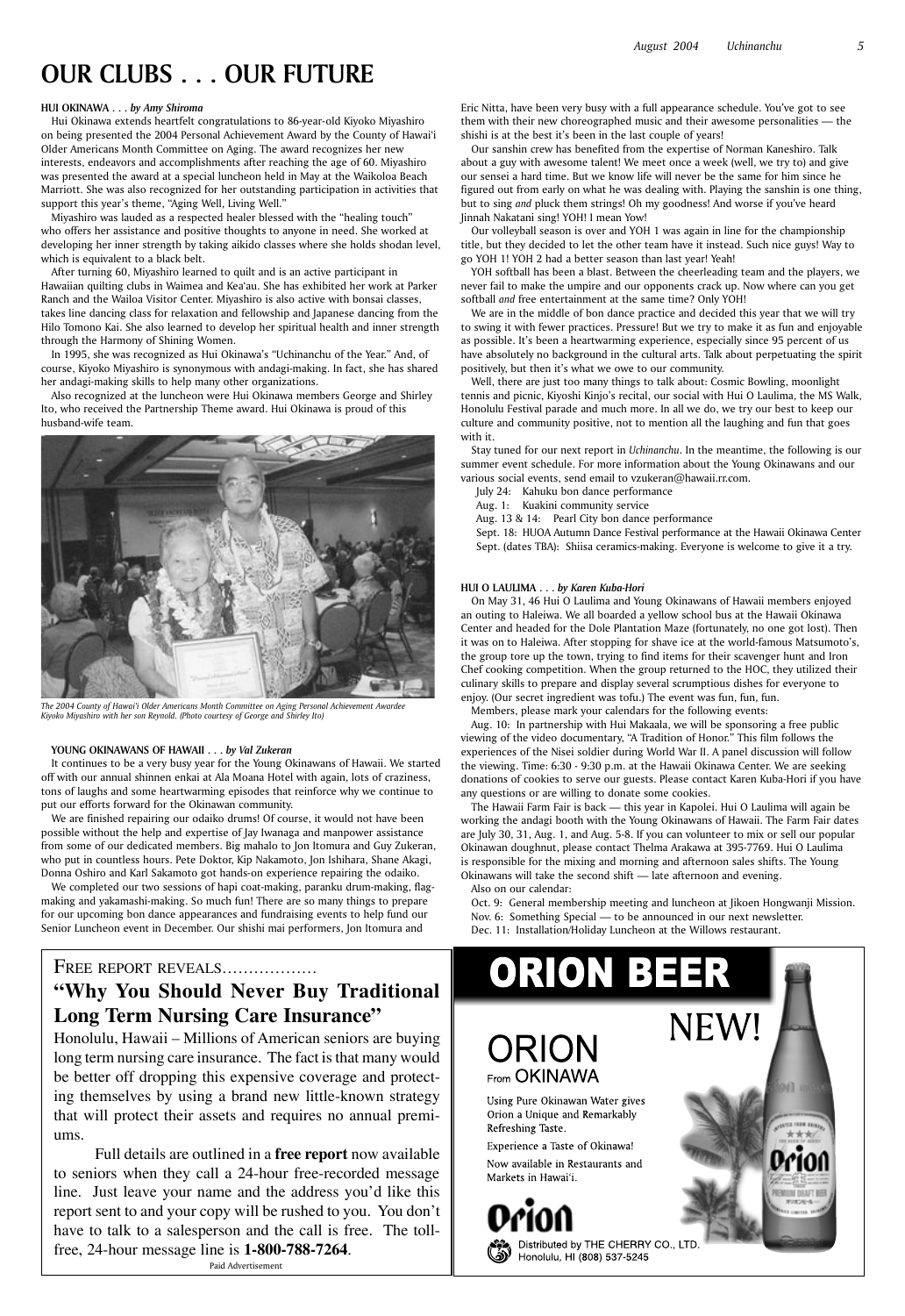Honolulu, Hawaii – A little know IRA strategy can save many retirees large amounts of income taxes over their life-

time.

Local IRA expert and financial company, Senior Resources of Hawaii has prepared a free report that details this strategy.

## LITTLE KNOWN IRA **STRATEGY SAVES** TAXES

Any IRA holder with \$100,000 or more invested in an IRA account will find this report very interesting, said in a recent interview.

 Copies of this **free report** are available while supply last by calling **1-800-434-2683** for a 24-hour, free recorded message. Recording your name and address after the tone will insure that your copy of this free report will be rushed to you.

We spent March 28 and 29 on a leisurely tour of historic sites in Tamagusuku village.

Paid advertisement

**by June Arakawa** *Tamagusuku Club*

The Hawaii Tamagusuku Club took its first trip to Okinawa in March. The 21-member tour group, which included one person whose ancestral roots are in Gushichan village, was made up primarily of sansei. Our tour was arranged by Barbara Maeshiro of Trans Pacific Tours, and we were fortunate to have George Kaneshiro as our tour escort. We

stayed at the Hotel Sun Palace, which is owned by the Kinjo family, who are strong supporters of the Okinawan community in Hawai'i. Our hotel stay included a healthy buffet breakfast every morning.

On our first day in Tamagusuku, Mayor Akira Oshiro invited us to a nice welcome party in the village office's second floor social hall. During the program, we presented the mayor a cashier's check for \$1,000. Our tour members also donated over 50 English language storybooks to the village as well as goodies from Hawai'i. English language will soon be taught from the elementary school level, so we though it would be nice to donate books to their library. Former Japan Diet member and Tamagusuku native, Shinjun Oshiro, who

was educated at a university in Missouri, made an impressive speech in English at the welcome party.

I was very impressed to learn what the Tamagusuku villagers had experienced during the war years in the Itokazu cave known as Abuchiragami. The cave is used to teach visitors about the war experiences and to remind them of the importance of peace.

> Our thanks to the Hawaii Tamagusuku Club for supporting the group with a generous donation. Recently, our president, Takashi Tsuhako, received a photograph and thank you letters from the principals of the four schools and their students. The donation was divided among four schools, each receiving \$250, which they used to purchase books for their library. We're glad that the donation was put to good use.

We also visited the grave of King Shotaikyu and his son and daughter. Many Tamagusuku villagers are descendants of the first Sho dynasty. The remains of the king's son, Ashitomi-Kanahashi, are interred next to his father's. A side note about Ashitomi-Kanahashi: Many of his descendants live in Hawai'i.

Our tour also included the regular tourist attractions in northern and southern Okinawa and the Naha area. We had three days of free time after wrapping up our

sightseeing, so on April 4, which is known as *shimi* (visit to the ancestral grave), many of our members got together with their relatives and spent the day in Tamagusuku village. There, they visited the graves of their ancestors, cleaned the gravesite and offered flowers, incense and prayers to their ancestors. I think we all realize that we are here today because of our ancestors, so everyone came away feeling the warmth of having connected with their relatives and their ancestral gravesite.

> Some of the tour members went exploring on their own to Heiwa Dori where they enjoyed shopping. I noticed quite a few people coming back with bags of omiyage. Unfortunately, I didn't have any time to shop at Kokusai Dori, but some members generously shared some of their omiyage with me, for which I am very grateful.

Tamagusuku member Nobu Takeno, who had done much of the advance work for this tour, fell ill and wasn't able to go at the last minute, leaving much of the responsibility to me to make sure that the trip was a memorable and worthwhile one. I'm happy to report that the trip was a success and that the members learned about Tamagusuku's history, which is very unique. The members were very appreciative of my efforts.

This trip was especially meaningful for us because next year, Tamagusuku will not be known as Tamagusuku Village. Plans call for Yonabaru, Sashiki, Chinen and Tamagusuku to be incorporated into one district. Tamagusuku will then be known as Tamagusuku-ku. Officials are soliciting suggestions for names for this new district and are also deciding where the central government office will be located.

## **TAMAGUSUKU CLUB TRIP TAKES FIRST TRIP TO OKINAWA**



*(Photo courtesy of June Arakawa)*

Ten days of getting to know Okinawa, visiting relatives and shopping are on tap for the Hawaii United Okinawa Association's study tour to Okinawa. The tour departs Honolulu on Sunday, Oct. 17 and returns on Wednesday, Oct. 27. An optional tour to Yaeyama is also being offered as part of the Okinawa tour. HUOA President Cheryl Okuma-Sepe and vice president Laverne Higa Nance will accompany the group to Okinawa. The tour is being organized and led by Nadine Shimabukuro of N & K Travel. Two optional tours — one to central Japan and the other to Kyushu — are also being offered after the Okinawa tour.

A detailed itinerary is available at the Hawaii Okinawa Center. Tour details can also be obtained by calling the HUOA office at 676-5400.

The following are highlights of the Okinawa tour.

- **Sun., Oct. 17:** Depart Honolulu for Naha, Okinawa (Japan Airlines), via Kansai Airport in Osaka, where tour members will clear customs.
- **Mon., Oct. 18:** Late evening arrival at Naha Airport; two nights at the Seibu Orion Hotel on Kokusai Dori

### **Tues., Oct. 19:**

- Visit Ken-Cho (Okinawa Prefectural Government) and the Congress buildings
- Tour of Shuri, ancient capital of the Ryukyu Kingdom, passing through Shurei no Mon (Gate of Courtesy) and Kankaimon (Gate of Joy) to Shuri Castle
- See early Ryukyuan life at the Okinawa Prefectural Museum

### **Wed., Oct. 20:**

- Bus to Kin Town, where a bouquet of flowers will be presented at the Toyama Kyuzo statue (Toyama is known as the "Father of Okinawan Immigration to Hawai'i"), visit Kin Shonudo (cave) where Kin awamori, Tatsu, is stored
- Bus to Nago City and visit the Nago Pineapple Park and the Morino Gulasu factory

showcasing Ryukyuan glass.

- Bus to the Bankoku Shinryo Kan, site of the July 2000 G-8 Summit
- Spend two nights at the five-star Busena Terrace Beach Resort in Motobu
- **Thurs., Oct. 21**
- Bus to Hedo Misaki (cape), the northernmost point of Okinawa island; and watch bashofu being made at the Ogimi Bashofu Center
- Stop at Kunigami Busan Center near Okuma for omiyage shopping

### **Fri., Oct. 22**

- Return to Naha and Seibu Orion Hotel, stopping first at the coastline attraction of Manza Mo Cape
- Late lunch at Jimmy's Bakery & Restaurant, owned by longtime HUOA supporter Jimmy Inamine
- Evening: optional Ryukyu dance and dinner show, "Yotsudake," for special price of 4,000 yen

### **Sat., Oct. 23**

- Southern Okinawa tour, stopping first at Gyokusendo Park-Ryukyu Okukumura, which features a large underground stalactite grotto and other cultural displays
- Visit Heiwa Kinendo (Peace Prayer and Memorial Hall)
- Visit Okinawa Prefectural Peace Museum and Cornerstone of Peace memorial wall, where the names of Okinawans, Japanese, Americans and other allies killed in the Battle of Okinawa are inscribed
- Himeyuri No To (Star Lily Memorial), built in memory of the high school girls who were killed in the Battle of Okinawa while serving as nurses for the Japanese military; and the adjacent Himeyuri Peace Museum
- **Sun.–Mon., Oct. 24–25:** Yaeyama optional tour for those with reservations; free days for all others

#### **Sun., Oct. 24: Yaeyama Optional Tour**

- Hour-long flight to Ishigaki; overnight at the Hotel Miyahira
- Bus to Toujin Baka (Chinese Grave), a memorial to 128 Chinese laborers who took refuge on Ishigaki and were protected by its residents after being shipwrecked with over 250 others who were being pursued by their British slavelords
- Stop at Tamatorizaki Observatory Platform, a scenic point where both the Pacific Ocean
- and East China Sea can be seen
- Yaeyama Palm Tree Groves in Yonehara
- Stop at Ryukyu Pearl Center at Kabira Bay, Japan's only two source for black cultured pearls • Stop at Mineya, which produces Yaeyama minsaori fabric

### **Mon., Oct. 25:**

- 15-minute ferry ride to Taketomi Island
- Glass-bottom boat tour to see the coral tables that surround the island
- Tour to Hoshizuna Beach to see star-shaped sand
- Stop at Taketomi Visitor Center to see assorted corals
- In the center of town, return to the early days of Okinawa in an ox-drawn cart; pass simple houses with shiisaa on the orange kawara tile roofs and coral limestone walls
- Kihouin Museum to see its folk documents collection, including 2,000-year-old coins and other artifacts
- Return to Naha and overnight at the Seibu Orion Hotel

**Tues., Oct. 26:** Free day for visiting relatives or omiyage shopping

### **Wed., Nov. 27:**

• Depart Naha for return to Honolulu via Kansai Airport (and optional tours to mainland Japan)

## **2004 HUOA STUDY TOUR TO DEPART OCTOBER 17**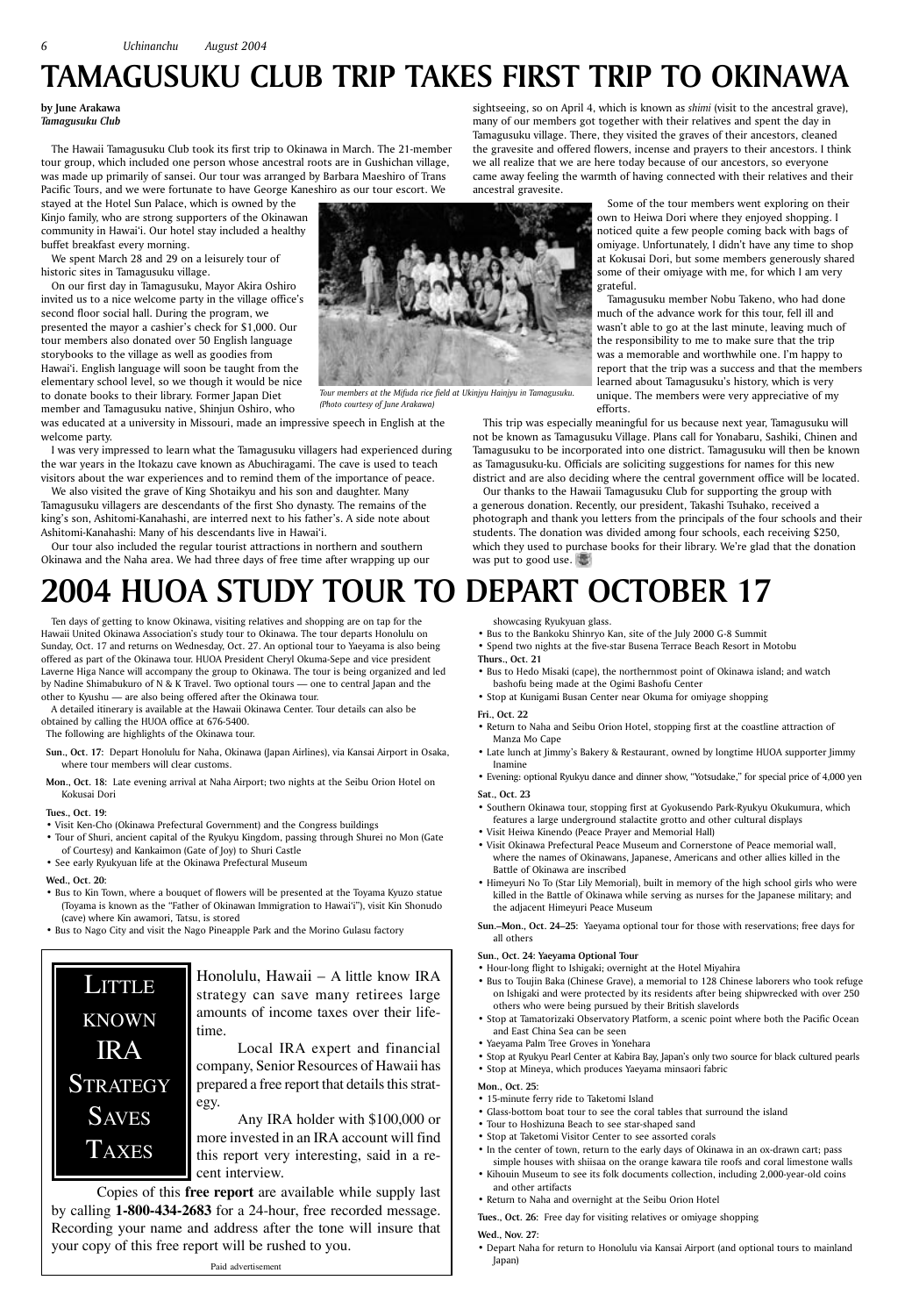Every year, many HUOA members and Festival volunteers spend their Labor Day weekend in Waikīkī, treating themselves and/or their families to a "mini-vacation." They stay in a Waikīkī hotel, where they are in walking distance to the Okinawan Festival at Kapi'olani Park as well as the many sights and sounds of Waikīkī. No need to hassle with traffic, or parking — and what a treat for the entire family! You can wake up with Waikīkī, take a leisurely early morning stroll along Waikīkī Beach, enjoy the colorful Okinawan Festival parade along Kalakaua Avenue, and then follow the parade to Kapi'olani Park for the Festival. If you're tired, you can simply walk back to the hotel for a short nap and then head back to the Festival grounds to Round Two of the great Okinawan Festival food, entertainment, culture, children's activities, shopping and the Saturday evening bon dance. The Festival is a two-day affair, so plan on spending your Sunday at the Festival as well.

To help you with your Okinawan Festival weekend planning, the HUOA has compiled a list of Waikīkī hotel rates to help with your planning. There is a wide range of offerings, so take your pick. The following are the hotels that responded to HUOA's request for rates.

When making your reservation, please ask for the special rate being offered at the hotel of your choice: i.e., "Okinawan Festival rate," "Labor Day rate" or "Kamaaina rate."

#### Hotel: **Aston Waikiki Banyan**

### Address: 201 Ohua Ave.

Phone: 1-800-321-2558 for reservations

Rate: \$85 "Kamaaina rate": 1-bedroom suites with full kitchen for up to 5 people

Parking fee: \$7 daily

Notes: Air conditioner, rice cooker, microwave, pool, tennis court

Hotel: **Doubletree Alana Hotel - Waikiki** Address: 1956 Ala Moana Blvd. Phone: 941-7275 for reservations

Rate: \$98 "Kamaaina rate" Parking fee: \$12 daily

Notes: Heated pool, exercise center, excellent restaurants nearby

### Hotel: **Ewa Hotel Waikiki**

Address: 2555 Cartwright Rd.

Phone: 922-1677 for reservations

### **HUOA AUTUMN DANCE MATSURI SET FOR JACL TO HOLD NATIONAL CONVENTION IN WAIKIKI**

Rate: \$50 "Okinawan Festival" rate for studio superior. All other rooms offered at "Kamaaina rate": Standard \$70, Deluxe \$80, 1-bedroom \$120

Parking: \$6 per day, but limited

Notes: Located 5 minutes from Kapiolani Park; complimentary coffee and cookies available 7-9 a.m., 2nd flr.

#### Hotel: **MARC Diamond Head Beach Hotel**

Address: 2947 Kalakaua Ave.

Phone: 922-1928 for reservations

Rate: \$125 Property special

Parking: \$12 daily

Notes: Located at the end of Kapiolani Park, across from the fountain

### Hotel: **Ocean Resort Hotel Waikiki**

Address: 175 Paoakalani Ave.

Phone: (808) 922-4671, or 1-800-367-2317

Rate: \$58 - \$67 "Labor Day weekend rate"; minimum 2-night stay required; \$58 (moderate) for 1-2 people, \$67 (superior with kitchenette) for 1-4 people Parking: \$8 daily, limited Notes: air conditioner, TV 2 pools

Hotel: **Queen Kapiolani Hotel** Address: 150 Kapahulu Ave. Phone: 922-4671 for reservations Rate: \$58-plus "Labor Day rate": \$58 (1-2 people), \$63 (1-4 people) Minimum 2 night stay required. No charge for children under 17 sharing room with parents. Parking: \$8 daily, limited Notes: Located across from the Honolulu Zoo; restaurant,

swimming pool

Hotel: **Royal Grove Hotel**

Address: 151 Uluniu Ave. Phone: 923-7691 for reservations Rate: \$58 - "Okinawan Festival Rate." Double-occupancy only, \$10 plus taxes for extra person. Parking: \$6 daily in Pacific Monarch Notes: Located 5 blocks from Kapiolani Park; pool

#### Hotel: **Waikiki Beach Marriott Resort & Spa**

Address: 2552 Kalakaua Ave. Phone: 1-800-367-5370 for reservations Rate: \$139 "Kamaaina Rate" Parking: free for one car Notes: Located one block from Honolulu Zoo; air conditioned, 2 pools, weight room, tennis courts

### Hotel: **W Honolulu Diamond Head Hotel**

Address: 2885 Kalakaua Ave. Phone: 922-1700 for reservations Rate: \$175-plus "Kamaaina Rate" Parking: free for one car Notes: Located across Kapiolani Park, Diamond Head beach access; restaurant, complimentary pass to nearby 24 Hour Fitness

### **SEPT. 18**

The Hawaii United Okinawa Association's annual Autumn Okinawan Dance Matsuri will be held Primary Election Saturday, Sept. 18, in the Hawaii Okinawa Center's Teruya Pavilion. This matsuri is the last bon dance of the season and the only one held indoors. The event is open free of charge to the public and will feature great bon dance music, good fellowship, ono bon dance food—and of course, lots of opportunities to dance both Japanese- and Okinawan-style bon dance.

 For bon dance enthusiasts from East Honolulu, a chartered bus to the HOC will leave the Kilauea Recreation Center at 4:30 p.m. Please call Mrs. Akamine at 734-6126 to reserve your seat. The bus will then stop at Soto Mission on Nuuanu Avenue at 4:45 p.m. Those getting on the bus at Soto Mission should call HUOA at 676-5400 to reserve their seat. The bus ride is free.

Those attending this year will again be able to purchase a keepsake HUOA Autumn Okinawan Dance Matsuri dancing towel. There will also be a donation table, with donations going to support the matsuri.

The dancing will start at 5:30 p.m. and run until 10. The food booths will feature traditional "bon dance favorites," such as Spam musubi, barbecue sticks, saimin, andagi and baked goods. The food booths will be operated by the Young Okinawans of Hawaii, Hawaii Taiko Kai and Ryukyu Kobudo Taiko-Hawaii Shibu.

The dance matsuri is held to express appreciation to our Okinawan Issei pioneers in whose memory the Hawaii Okinawa Center was built.

For more information on the event, call HUOA at 676-5400.

The Japanese American Citizens League will celebrate its 75th anniversary and hold its National Convention in Honolulu from Aug. 10 to 14, at the Waikiki Beach Marriott Resort & Spa. "Our Legacy, Our Future: Ensuring Diversity in America" is the theme of the convention.

Convention events will include tributes to America's veterans and to Asian and Pacific Island American lawmakers and community leaders, as well as panel forums, cultural tours and workshops and other enrichment activities. The convention will provide an opportunity for the Hawai'i community to tie in to broader national issues and to show what Hawaii can contribute toward a greater understanding of civil and human rights.

The Japanese American Citizens League is America's oldest and largest Asian American civil rights organization. Its mission is to secure and maintain the human and civil rights of Japanese Americans and others victimized by injustice. The Honolulu Chapter, one of 112 nationwide, has earned a reputation for pushing the national organization to discuss and take positions on controversial issues, including native rights, same-sex marriage, hate crimes and reconciliation with World War II "refusers," who protested the internment of AJAs. Although some of these efforts caused consternation and heated controversy in the national organization, the JACL has survived these crises and looks forward to playing an ongoing role in the national debate on civil rights issues that affect all people.

A panel scheduled for Aug. 11 will feature some of the best and brightest minds on civil rights issues. Moderator Dale Minami and law professors Mari Matsuda, Eric Yamamoto and Chris Iijima will be joined by William Tamayo, regional attorney for the U.S. Equal Employment Opportunity

Commission in San Francisco. Matsuda, currently a law professor at Georgetown University, and UH Law School professor Yamamoto are Hawai'i natives. The panelists are all committed champions who have dedicated their professional and personal lives to the fight for justice and against racism and discrimination.

The Hawaii United Okinawa Association will have a booth at the convention, and the Hawaii Okinawan Restaurant Project's Oroku Restaurant exhibit will also be on display.

Interested individuals can still register for the convention by logging on to the JACL-Hawaii website at www.jaclhawaii.org, or by calling registration committee chair Lori Amano at 523-8464, or emailing her at lamano@jaclhawaii.org.